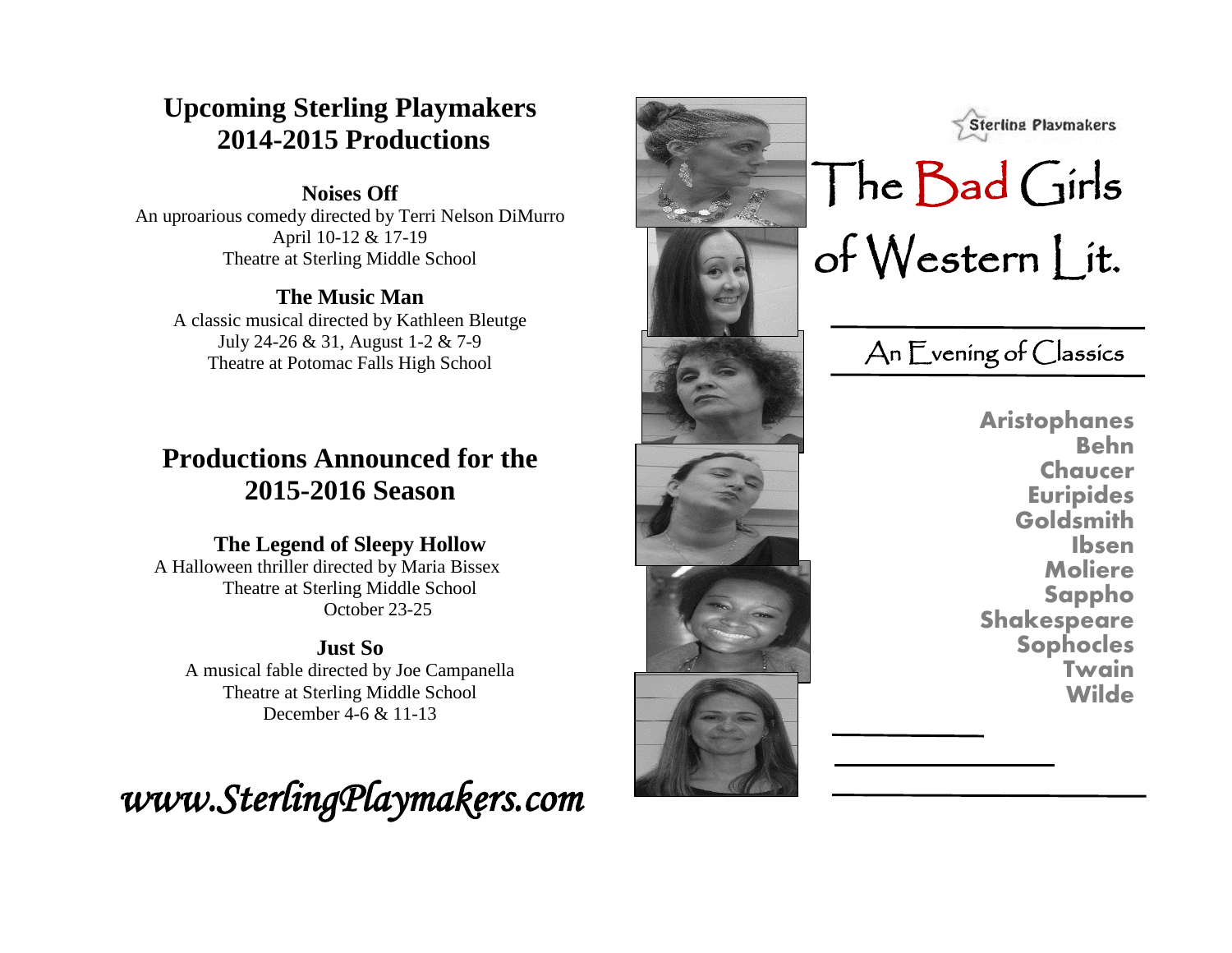#### **STERLING PLAYMAKERS**

The Sterling Playmakers, in cooperation with Loudoun County Parks, Recreation, and Community Services' Sterling Community Center, will associate ourselves together for the following purposes:

To foster and perpetuate wholesome theatrical presentations for all age groups, of both a cultural and entertainment value to the community of Sterling, ever keeping in mind our obligations to the community in the safeguarding of the principles of good taste in all our endeavors.

To produce, direct, write, teach, stage and in all ways provide all forms of performing arts activities and events for children and adults and to hire such staff as may be necessary.

To exist as a non-profit organization, which operates strictly for the enjoyment of our members, providing an outlet for the artistic talents of as many community individuals as possible.

#### **Board of Directors**

| Mark Humphrey, Chair      | Chris Gray, Vice-Chair                                                           |
|---------------------------|----------------------------------------------------------------------------------|
| Barbara Gillen, Secretary | Kimberly Fry, Treasurer                                                          |
| Maria Bissex              | John Geddie                                                                      |
| <b>Kathy Bleutge</b>      | Angela Hepola                                                                    |
| Joe Campanella            | Don O'Brien                                                                      |
| <b>Rick Dulik</b>         | <b>Steve Schrader</b>                                                            |
| <b>Bill Fry</b>           |                                                                                  |
|                           | $\mathbf{m}$ and $\mathbf{m}$ and $\mathbf{m}$ and $\mathbf{m}$ and $\mathbf{m}$ |

**The Sterling Playmakers is a 501(c)(3) non-profit, allvolunteer organization in partnership with LCPRCS Sterling Community Center. All donations are fully tax deductible.** 

#### **Special Thanks**

GAM Graphics & Marketing \* Saint Matthew's Episcopal Church \* Gus Martinez and the Sterling Middle School community \* Nathan Simpson & the SMS Music Dept. The Sterling Community Center

#### **Director's Note**

You see it at every audition everywhere. Lots of talented women auditioning and not quite enough parts. I've certainly been the beneficiary of the dearth of roles for men, but when the Playmakers wanted to highlight some classical works (a personal interest anyway), I started getting excited about different ways to highlight the talent there is hiding in our organization while featuring some of the fascinating roles for women in literature.

That's how we started off and I had no way of knowing how much I'd learn and how overwhelmed I'd be by the actresses who came out try their hands at classical drama.

I must submit a quick apology for narrowing our focus to Western literature. It became obvious very quickly that as overeducated as I might be, becoming an expert the fabulous females of world literature was beyond my capability during the time constraints. Please take it as a challenge when I say the roles presented on stage tonight are only the tip of the iceberg.

I hope you enjoy "The Bad Girls of Western Lit." They're tragic. They're hysterical. Sometimes they're even bawdy (although less so than when I started editing.) All together, they're not unlike the remarkable women that you'll see on stage tonight.

I'd be remiss without mentioning three special women who helped make this project possible. My lifelong friend Emily Pugh provided tremendous support in getting this project off this ground and our group mentor Kathleen Bleutge is the one who taught me to love the theatre. Lastly, I owe a debt to my mother who instilled in me an appreciation for literature – and for fearsome women.

It's been a wintery and cold production schedule. We also need to thank St. Matthews Episcopal Church and the Sterling Community Center. We could never had met our rehearsal schedule without them.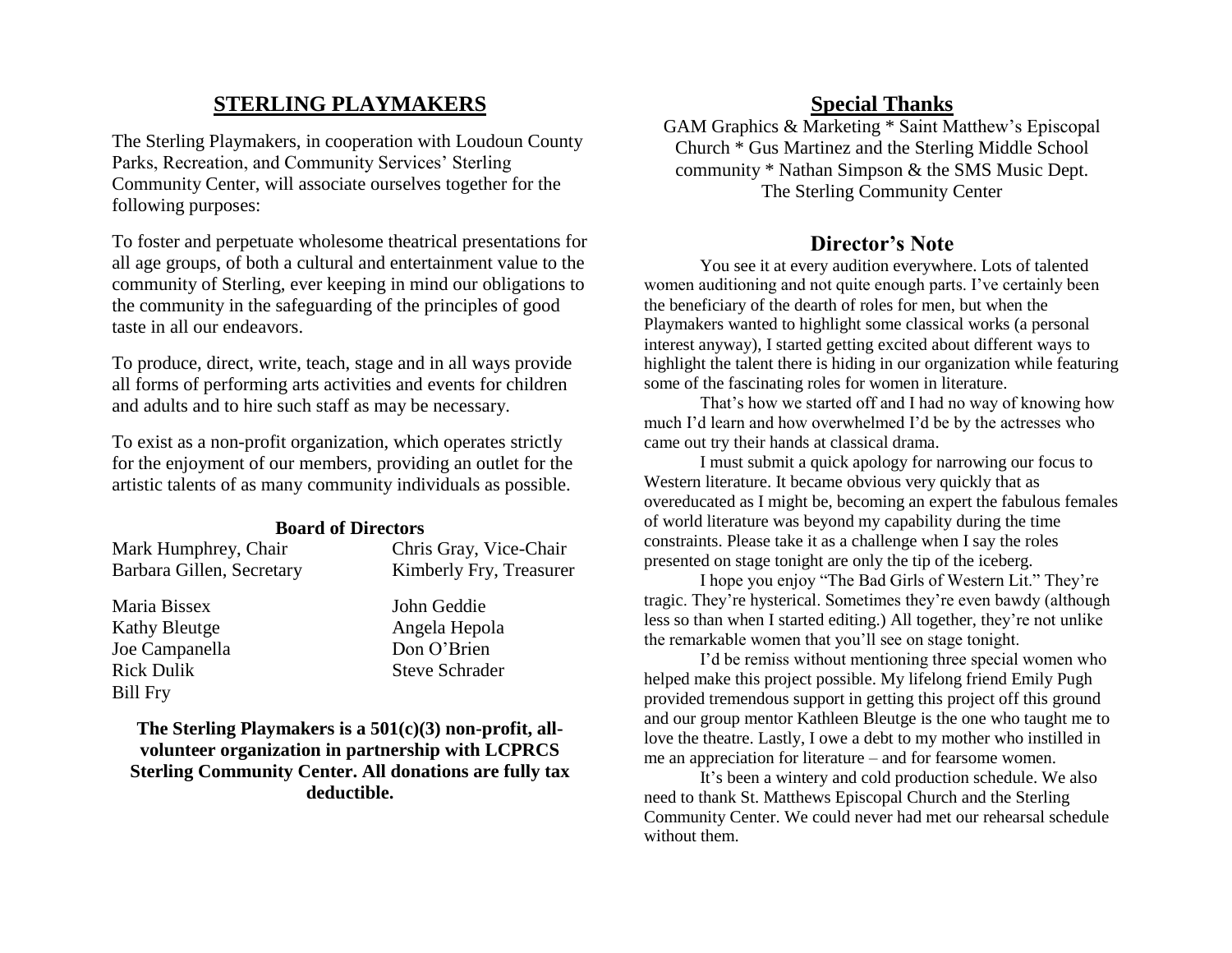#### **STAFF**

| Sound Operation  Rick Dulik, Amanda Carter                |
|-----------------------------------------------------------|
|                                                           |
|                                                           |
|                                                           |
|                                                           |
| Properties Crew  Glen Bartram, David Hansberger           |
| Makeup & Hair Manager  Mikayla Hammrich                   |
|                                                           |
|                                                           |
|                                                           |
|                                                           |
|                                                           |
| Box Office Managers  Mark Humphrey, Mary Abbott           |
| Box Office Staff  Doris Argall, Judy Bartow, Peggy Darr   |
|                                                           |
|                                                           |
| Ushers  Tim Alberth, John Bleutge, Kathy Bleutge          |
| Mary Crowe, Virginia Crowley, Anna Dulik, Rachelle Fisher |
| Becky Roberts, Dede Schrader, Jason Schrader              |
|                                                           |
|                                                           |
|                                                           |



The Bad Girls of Western Lit.

# An Evening of Classics

**Produced by Directed by**

**Technical Direction by Asst. Direction by** GLEN BARTRAM MARIA BISSEX

ANDREW LEE JOHN L. GEDDIE

R.C. CASTANEDA

#### **February 27-28, March 1 The Theatre at Sterling Middle School**

All scenes presented are in the public domain with translations provided by Project Gutenberg. Visit www.Gutenberg.org for more details on their efforts to digitize and archive cultural works and make them available to the public. The arrangement, editing and narration was completed by John L. Geddie.